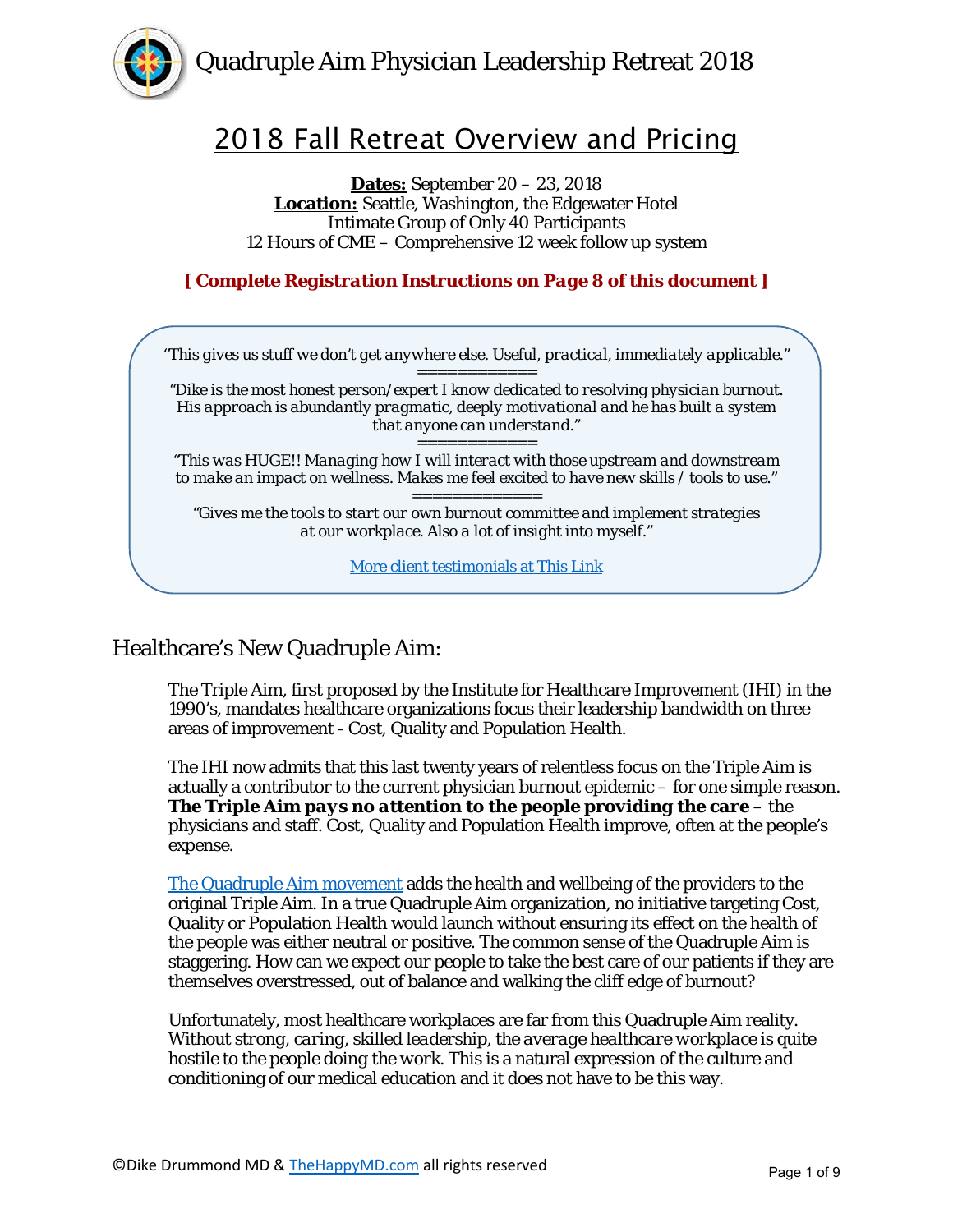

The successful organizations of the future will build this new Quadruple Aim culture by a simple means – the *Creative Destruction of Burnout*.

How will we bridge this gap? **How will we change the culture of the workplace to one of support, trust, health and engagement?** *We need Quadruple Aim Physician Leaders Like You* who understand how to support wellbeing in themselves and others -- leaders who have the awareness and skills to prevent burnout organizationwide.

# Ideal Participant:

The retreat is 100% appropriate for any physician leader AND was designed specifically for the typical "straddle leader". The physician who is part-time clinical and occupies an official part-time leadership position in the organization at the same time. Straddle leaders are at higher personal risk for burnout, struggle to find adequate time for their leadership role and have not been trained in the leadership and communication skills to consistently build trust and engagement on their teams.

These are the front-line physician leaders who are "my boss" to the vast majority of the clinical providers and care delivery teams. *It is with these front-line leaders that the Quadruple Aim will live or die in the organization*. [And we are well aware you may - or may not - be getting paid or have protected hours for your leadership activities currently. Negotiating for time and money will be one of the topics we cover at the retreat.]



# Retreat Objectives:

Equip attendees with a comprehensive skill set to hard wire the Quadruple Aim into their personal lives, the culture of their teams and the entire organization. The agenda includes training in awareness, mindfulness, personal communication and facilitation skills and system design. Participants will upgrade both their inner and outer leadership skill sets and their ability to build and maintain a balanced life outside of work.

- Learn how to recognize, prevent and treat burnout in yourself and others
- Learn and practice and leadership efficiency tools so that everyone can get home sooner
- Learn and practice life balance tools to maintain boundaries and the ability to recharge
- Learn and practice mindfulness skills to improve both patient care and leadership effectiveness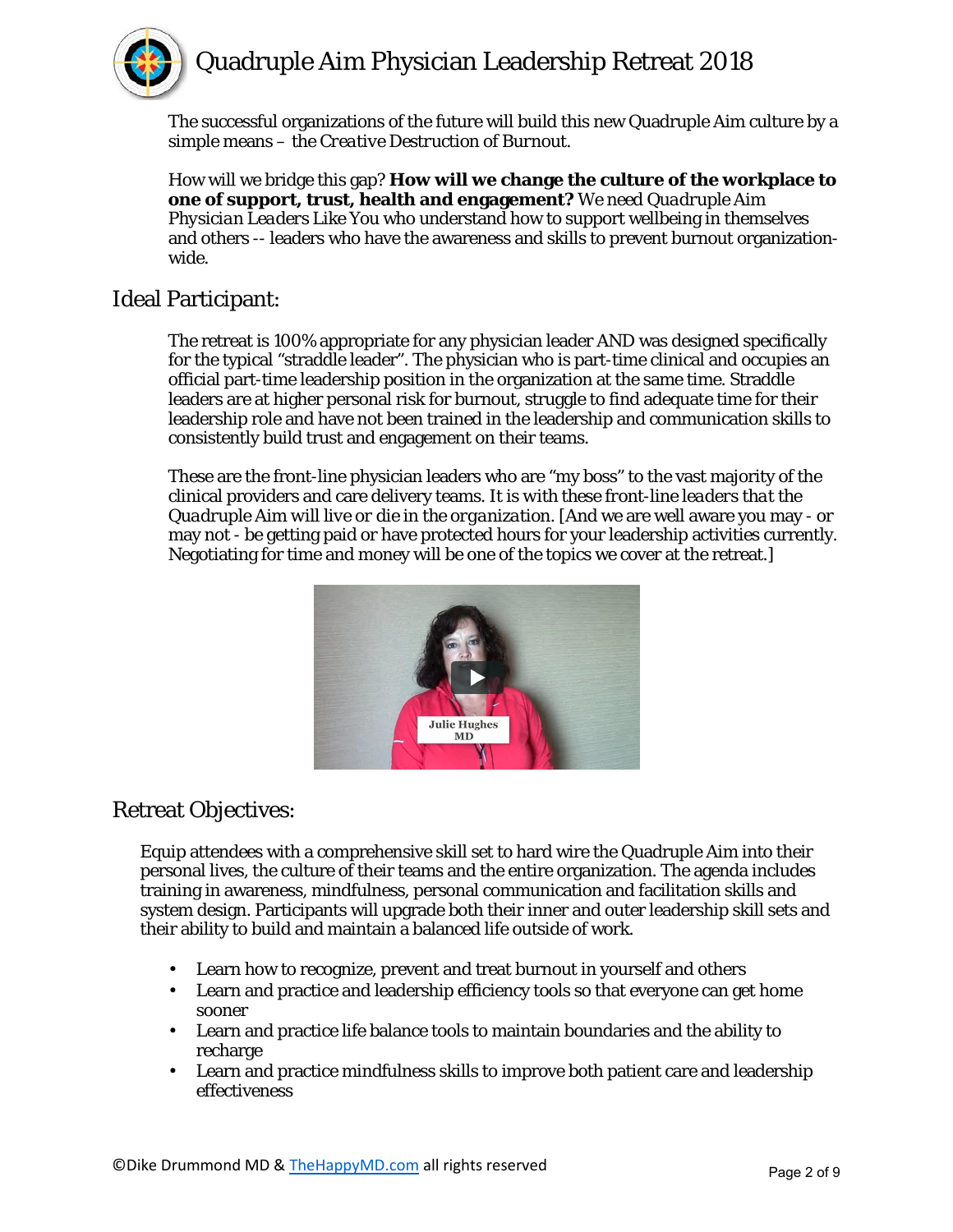- Learn and practice skills to lead better  $-$  and fewer  $-$  meetings
- Learn and practice effective delegation strategies
- Learn and practice giving feedback and dealing with disruptive colleagues
- Learn the skills to transform physician resistance to change
- Learn and practice trust building leadership and communication skills
- Learn how to navigate bureaucracy and manage your boss
- Learn a four-part strategy for system-wide, proactive burnout prevention
- Build and deploy a personal action plan on your return to work
- Build a post-retreat support system to ensure implementation of your action plan

The training experiences are designed to support *three levels of awareness* for all participants:

- How do these concepts apply to me personally?
- How do these concepts apply to me as a leader and to the people on my teams?
- How do these concepts apply to me as a creator of the systems of care and to the organization as a whole?

*"The connections with other physician leaders is invaluable! The tools are broken down into bite sized actions that make success with utilization extremely likely. The concept of starting with myself and building on that is critical to me being an effective leader and a change agent in my organization. I am excited that my investment in this retreat will benefit my partners and staff." ============*

*"I learned so much about myself – my "physician tendencies". Huge gaps in leadership strategy filled. Validation of self-care above all else and how to mediate my own disruptive/ineffective behaviors."*

*============*

*"I have confidence to go back and feel like I am capable of leading productive meetings and it confirms the importance of the culture of TRUST in an organization."*

[More client testimonials at This Link](https://support.thehappymd.com/quadruple-aim-physician-leadership-retreat-testimonials)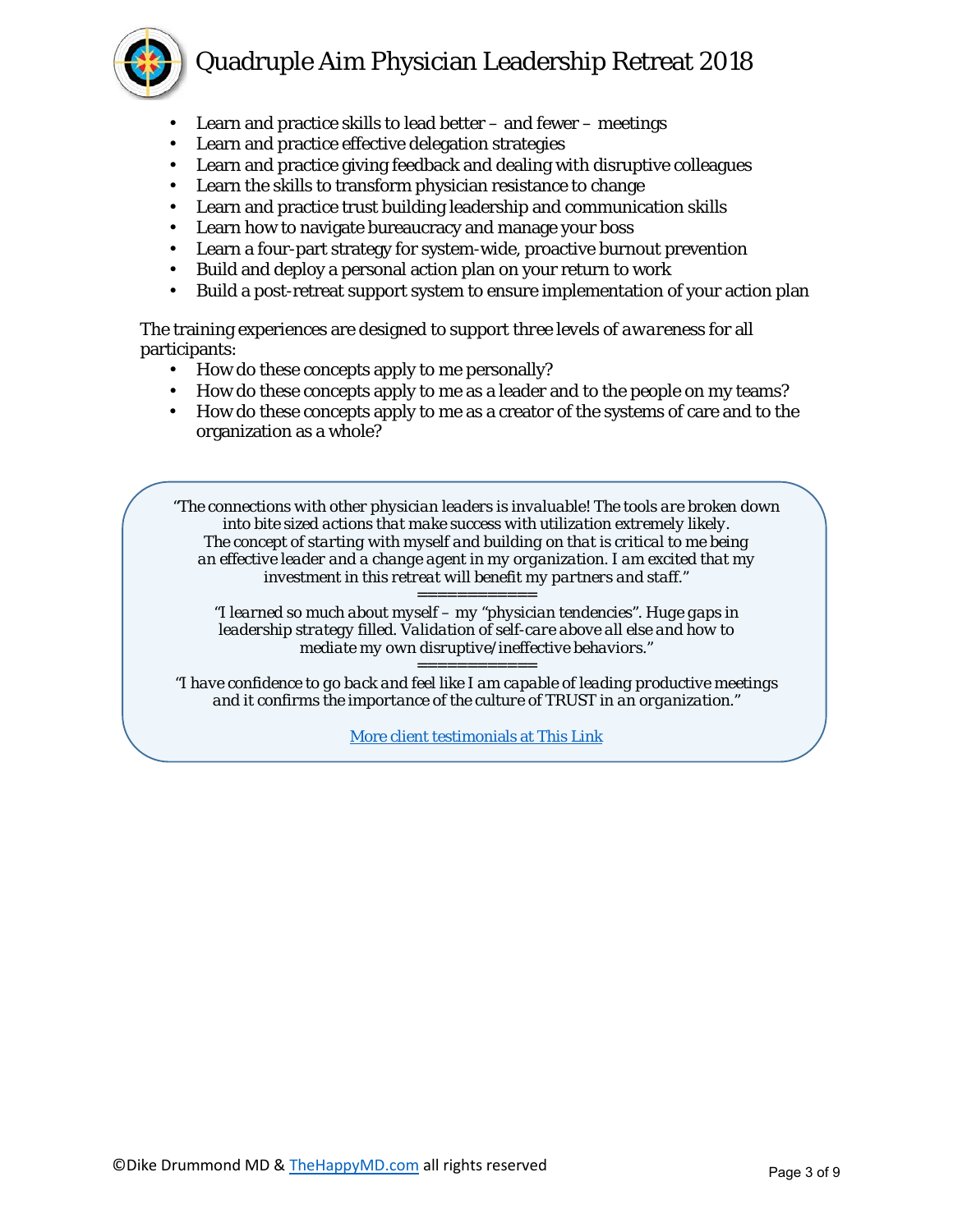

# Unique Features of the Quadruple Aim Physician Leadership Retreat

## **The People:**

This will be a unique gathering of very special people. Everyone in the room will be a physician leader who cares about their people enough to take new actions. You are a rare individual in our experience. *Join the Movement*. It is high time we got together to support each other and the important new concept of the Quadruple Aim. Our intention is to form a community of support in the wake of this training. We provide 12 weeks of follow up support as a component of your retreat package. Afterwards our community can continue to ensure you are never alone doing this important work back in the front lines of your organization. We can have each other's back.

NOTE: There is plenty of time in the retreat schedule for you to make new connections and new friends, tell war stories, get a second opinion on something you are struggling with, some fresh ideas, a different perspective and a support hug or two.

#### **The Training:**

All the trainings and tools were developed and tested via over 2100 hours of one-on-one coaching with physicians and training over 25,000 doctors for 134 corporate clients of all sizes. We know these techniques work in the real world, they will work for you too. The trainings are fun, interactive, high energy – definitely not another boring "lecture".

#### **Your Trainer:**

[Dike Drummond MD](https://www.thehappymd.com/about) is a family doctor and CEO o[f TheHappyMD.com.](https://www.thehappymd.com/about-the-happy-md) In addition to the coaching and training experience cited above, he is the author of *Stop Physician Burnout* with over 34,000 copies in print, creator of the *Burnout Proof* smart phone App and the research proven *One Minute Mindfulness Program* for physicians.

#### **The Follow Up:**

The Retreat experience includes 12 weeks of complete follow up support focused on making sure you walk your action plan and put your new skills and awareness to good use on your return home.

- Weekly group coaching phone calls
- A private Facebook group for daily communications
- Dedicated private Retreat Resources Page at TheHappyMD.com

#### **The Venue:**

[The Edgewater Hotel](http://www.edgewaterhotel.com/) is the only waterfront hotel in Seattle. It is where the Beatles fished out of one window and Led Zeppelin threw a couch out of another. It is *relentlessly hip, the food is great -- and there is plenty of it* -- and it serves as a convenient home base to explore the rest of the city. The [Pike Place Market](http://pikeplacemarket.org/) is only 3 blocks away.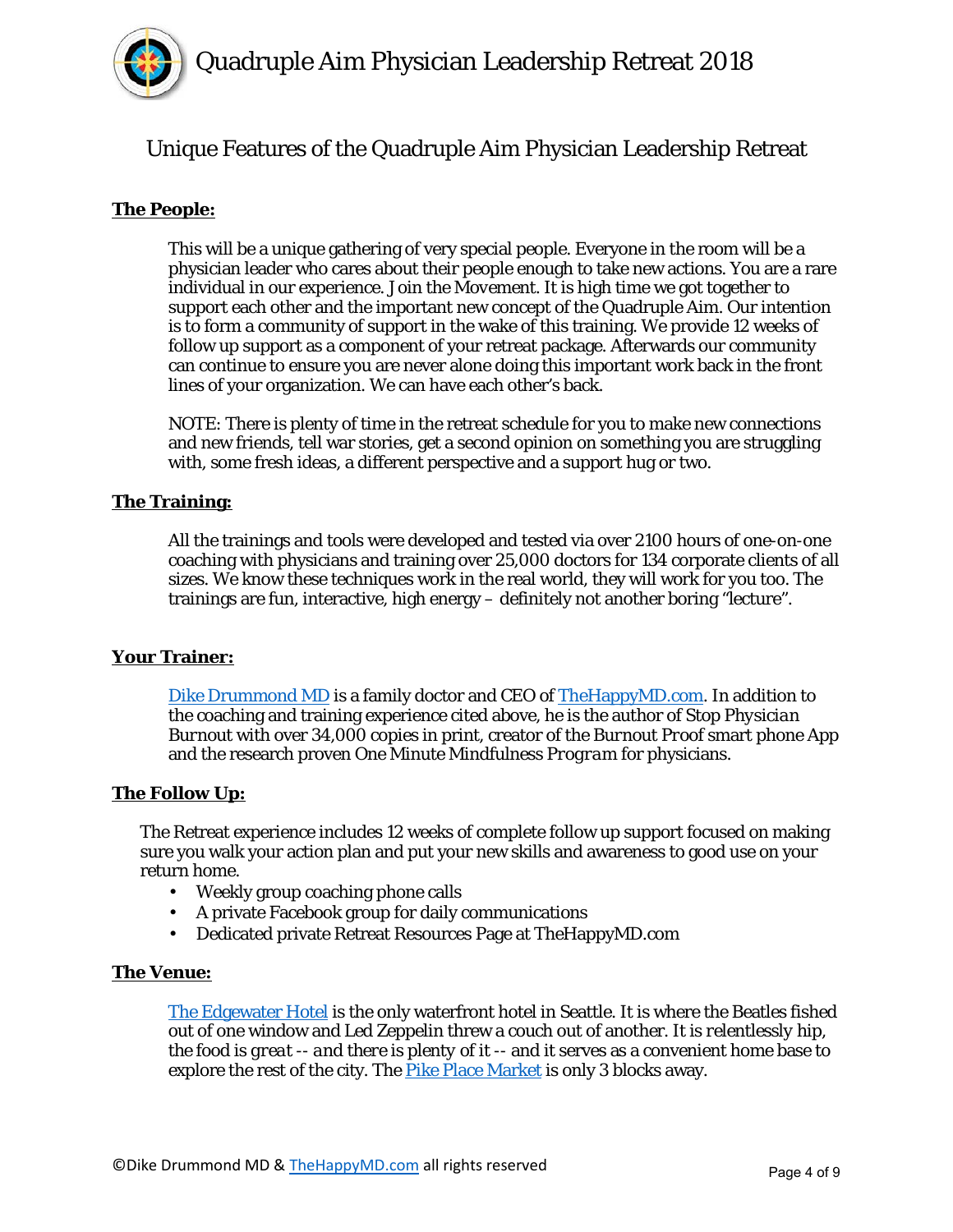

*We reserved a block of Edgewater rooms at a 40% discount for the retreat dates and the day before and afterwards.* Stay an extra day or two and make this a real vacation! Here are [some things to do in the Seattle area.](http://www.thehappymd.com/hubfs/Documents/4A%20Retreat%20Documents/SeattleThingsToDo-V2.1.pdf) We HIGHLY ENCOURAGE you to schedule a couple extra days on the end of the retreat to make this a real vacation. Please DO NOT fly out on Sunday and go back to work on Monday. Please also consider bringing your spouse and/or significant others – there is plenty for them to experience while you are in the retreat training sessions.



# Retreat Schedule

(see detailed schedule on next page)

Thursday Day 1: 5:30 PM Heavy hors d'oeuvres (salmon, oysters, fruit, artisan cheeses … all delicious), drinks 7-9PM Set the retreat context, personal outcome goals, meet and greet and network

| Friday Saturday & Sunday: Dave 2 _ A |  |  |
|--------------------------------------|--|--|

| <u> Filday, Saturday &amp; Suliday. Days 2 - 4</u> |                |
|----------------------------------------------------|----------------|
| Mindfulness practice                               | 7:30AM         |
| <b>Breakfast</b>                                   | $8-9AM$        |
| <b>AM Training</b>                                 | $9$ – noonish  |
| Lunch                                              | <b>Noonish</b> |
| <b>PM Training</b>                                 | $1 - 3$ ish    |
| <b>Afternoons &amp; Evenings Free</b>              |                |
|                                                    |                |

**Note:** On Sunday the PM Session is for Action Planning, forming the MasterMind and the Graduation Ceremony

## Day 5 to Day 90:

- Dedicated Retreat Private Facebook page for 24/7 support and connection.
- Dedicated Retreat Resources Page at TheHappyMD.com.
- 12 Weekly Group Mastermind Coaching Calls supporting you to implement your action plan on your return home. Full call notes and recording will be emailed to all attendees after each call.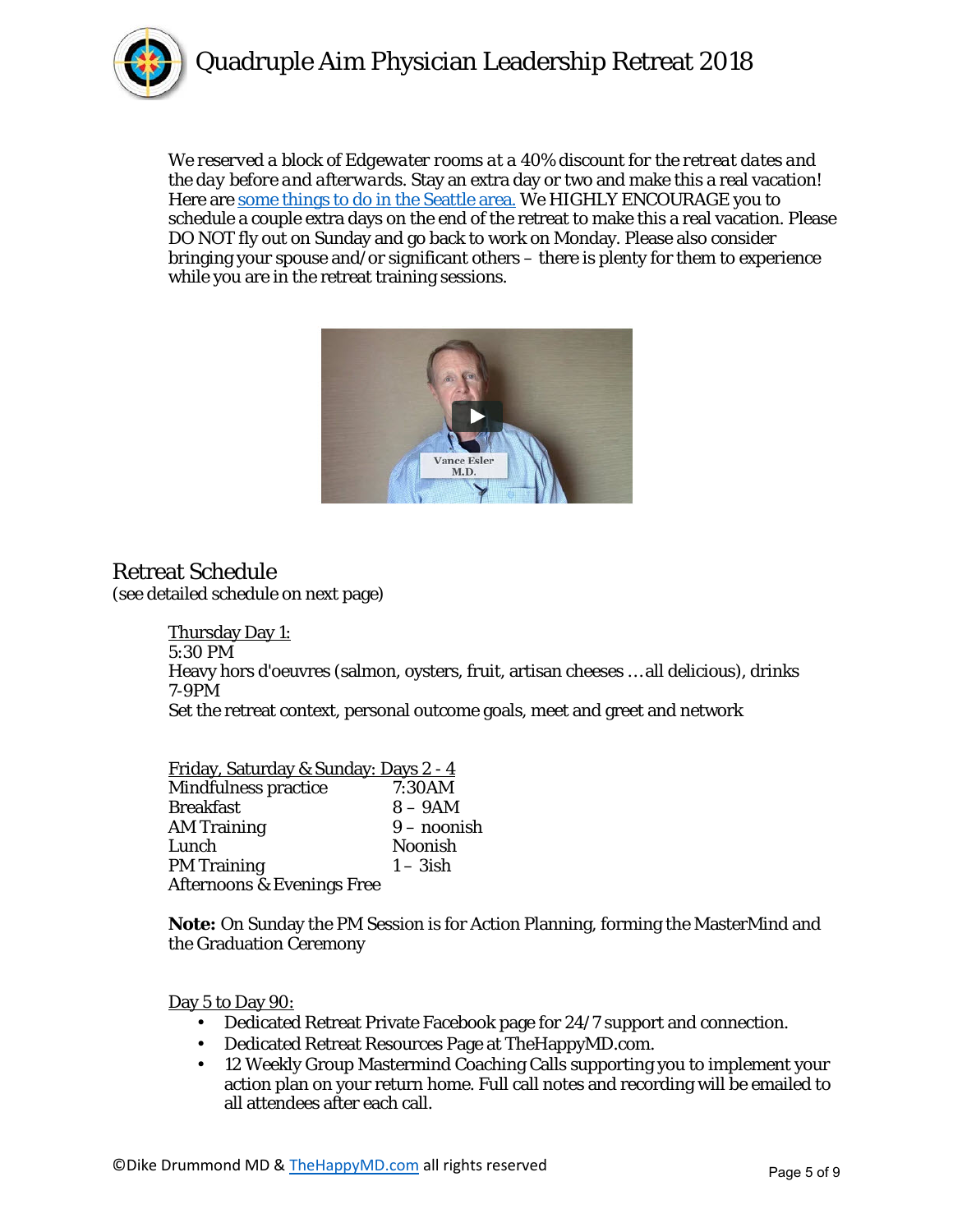

All Events at the Edgewater Hotel 2411 Alaskan Way, Seattle WA 98121 (206) 728‐7000

Thursday Reception ‐ The Forrest Room off the back of the Six Seven Restaurant on the ground floor Plenty of excellent food and an open bar. Partners and family members welcome

All Training days ‐ the Alki Room on the 3rd Floor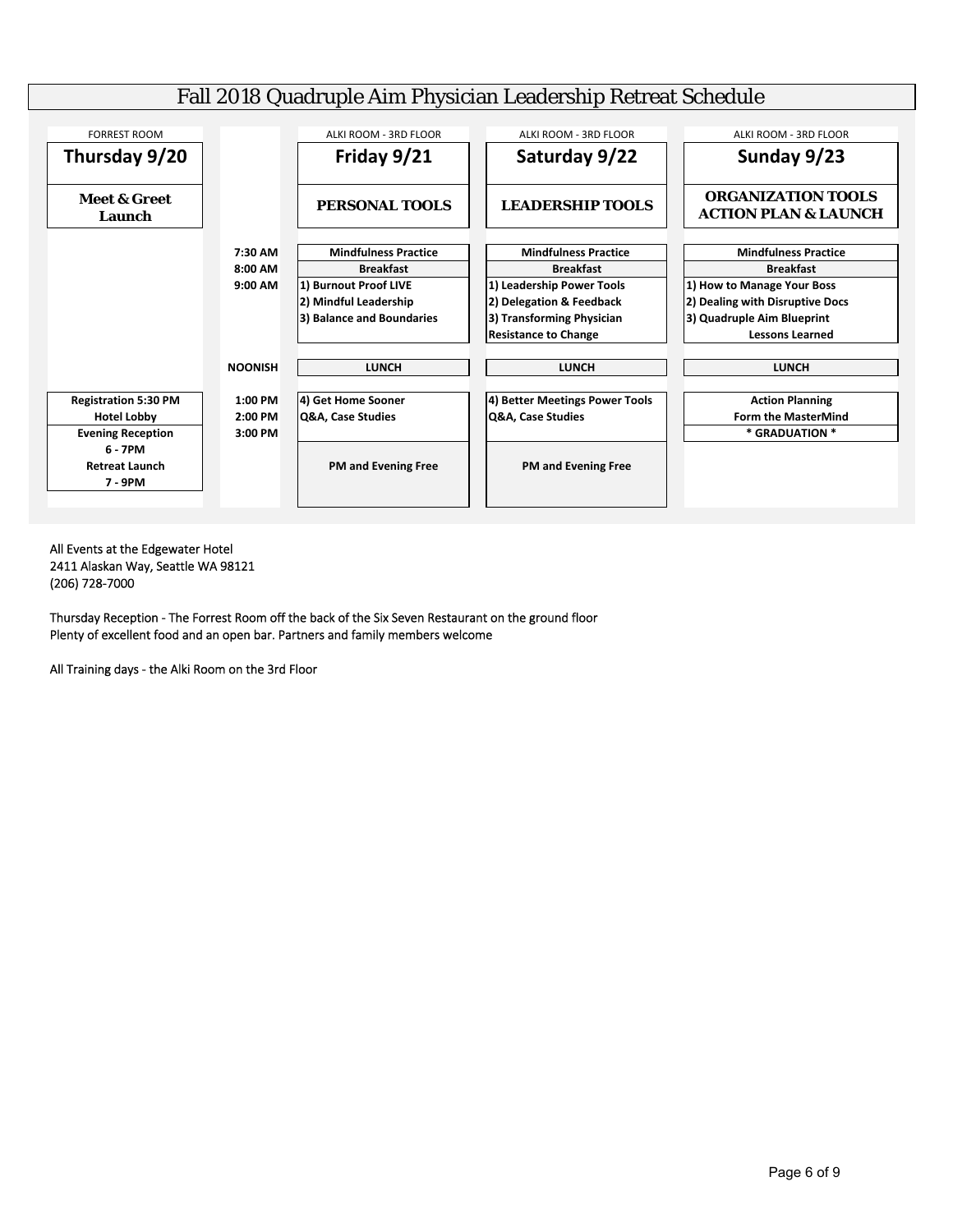#### **Training Sessions:**

**NOTE:** The Retreat is qualified for 12 hours of Category One CME

*Burnout Basics* How to understand, recognize and prevent burnout in yourself and others

*Balance and Boundaries* The keys to work-life balance and healthy boundaries for busy doctors

*Get Home Sooner* Practice efficiency tools to get home sooner

*Better Meetings* Cut your meeting schedule in half and make every one count

*Delegation Power Tools* Delegation for peak performance

#### *Mindful Leadership*

Simple mindfulness tools to become a more comfortable and effective leader. Learn to be the eye of the storm at work. Learn how to change roles and refocus quickly and simply.

*Transforming Physician Resistance to Change* Key leadership skills to create physician engagement

*Leadership Power Tools* Build a culture of trust, teamwork and performance on your teams.

*Effective Feedback Strategies* Learn to give feedback that builds trust and improves performance

*Dealing with Disruptive Colleagues* How to safely and effectively manage all three flavors of "disruptive" colleagues

*How to Manage Your Boss* How to navigate a bureaucracy and get what you need when you are not the boss

*The Quadruple Aim Blueprint Strategy* A four-part system wide burnout prevention strategy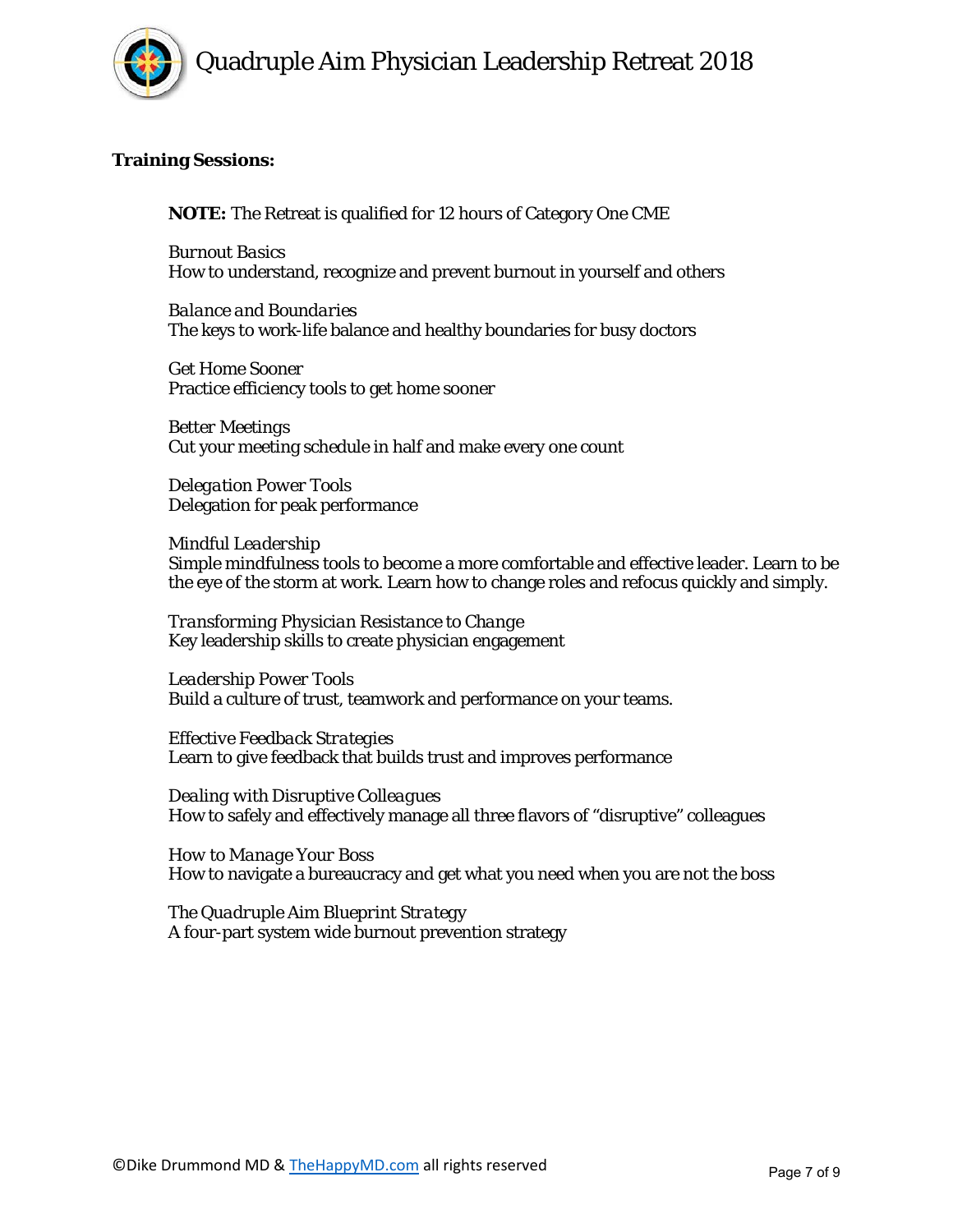

# Retreat Investment:

Your retreat investment includes

- The entire retreat training and networking experience
- The full 12-week follow up support system
- Thursday evening reception with food and drinks
- Breakfast, lunch and snacks Friday through Sunday
- All retreat materials and resources on the private retreat web page

BONUSES: You also receive:

- Lifetime access to the 1 Minute Mindfulness Program
- Guided Imagery Library of downloadable MP3's
- Five signed copies of "Stop Physician Burnout"
- Lifetime 20% discount on all future trainings and retreats at TheHappyMD.com

#### **All these benefits for ONLY \$3497 Only 40 Seats Total**

# **<u>Register Using This Link NOW</u>** ←

#### **Group Registration Discount SAVE \$500 - for 2 or more registering at once [Contact us At This Link for Details](https://www.thehappymd.com/contact)**

NOTE: Cancellation less than 30 days prior to the retreat is subject to a \$497 non-refundable deposit. See the [Retreat Participant Agreement](https://www.thehappymd.com/hubfs/Documents/4A%20Retreat%20Documents/QAPLR2018%20FALL/QuadAimLeaderRetreat-2018-ParticipantAgreement.pdf) for full details. The full Retreat Participant Agreement will be emailed to you after you reserve your seat.

### **REMEMBER - REGISTRATION IS LIMITED TO 40 PARTICIPANTS. Use the links above to secure your seat NOW**

==============================

**NOTE:** This professional development activity is a deductible business expense and/or a legitimate use of your CME or Professional Development funds